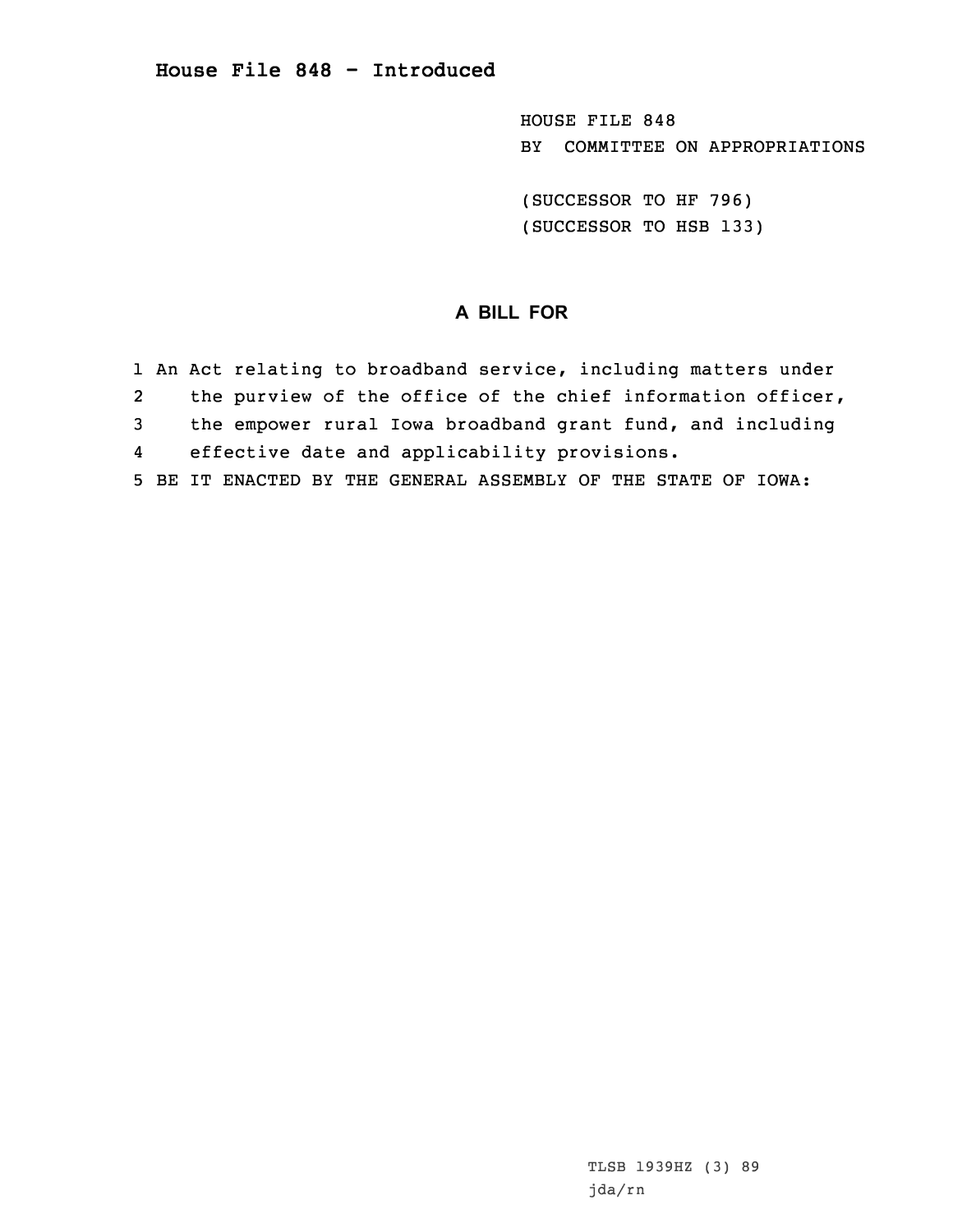1 Section 1. Section 8B.1, subsections 5, 13, and 14, Code 2 2021, are amended to read as follows:

 5. *"Facilitate"* means <sup>a</sup> communication service provider's ability to provide broadband service at or above the download and upload speeds specified in the definition of targeted service area in this [section](https://www.legis.iowa.gov/docs/code/2021/8B.1.pdf) or section 8B.11, subsection 5, paragraph *"a"*, if applicable, to <sup>a</sup> home, farm, school, or business within <sup>a</sup> commercially reasonable time and at <sup>a</sup> commercially reasonable price upon request by <sup>a</sup> consumer. 13. *"Targeted service area"* means any of the following: 11 *a.* A United States census bureau census block located in this state, including any crop operation located within the census block, or other geographic unit the office sets by rule, within which no communications service provider offers or facilitates broadband service at or above the tier 1, tier 16 2, or tier 3 download and upload speeds identified by the federal communications commission pursuant to section 706 of 18 the federal Telecommunications Act of 1996, as amended. As used in this subsection: (1) *"Tier <sup>1</sup>"* means <sup>a</sup> maximum download speed of less than

21 twenty-five megabits per second and <sup>a</sup> maximum upload speed of 22 less than three megabits per second.

<sup>23</sup> (2) *"Tier <sup>2</sup>"* means <sup>a</sup> minimum download speed of greater than 24 or equal to twenty-five megabits per second but less than fifty 25 megabits per second.

<sup>26</sup> (3) *"Tier <sup>3</sup>"* means <sup>a</sup> minimum download speed of greater than 27 or equal to fifty megabits per second but less than eighty 28 megabits per second.

 *b.* Any geographic area, as the office sets by rule, that is materially underserved by broadband service such that 31 the download and upload speeds identified by the federal communications commission pursuant to section 706 of the federal Telecommunications Act of 1996, as amended, of the 34 broadband service in the geographic area tier 1, tier 2, and tier 3 download and upload speeds are not meaningfully

LSB 1939HZ (3) 89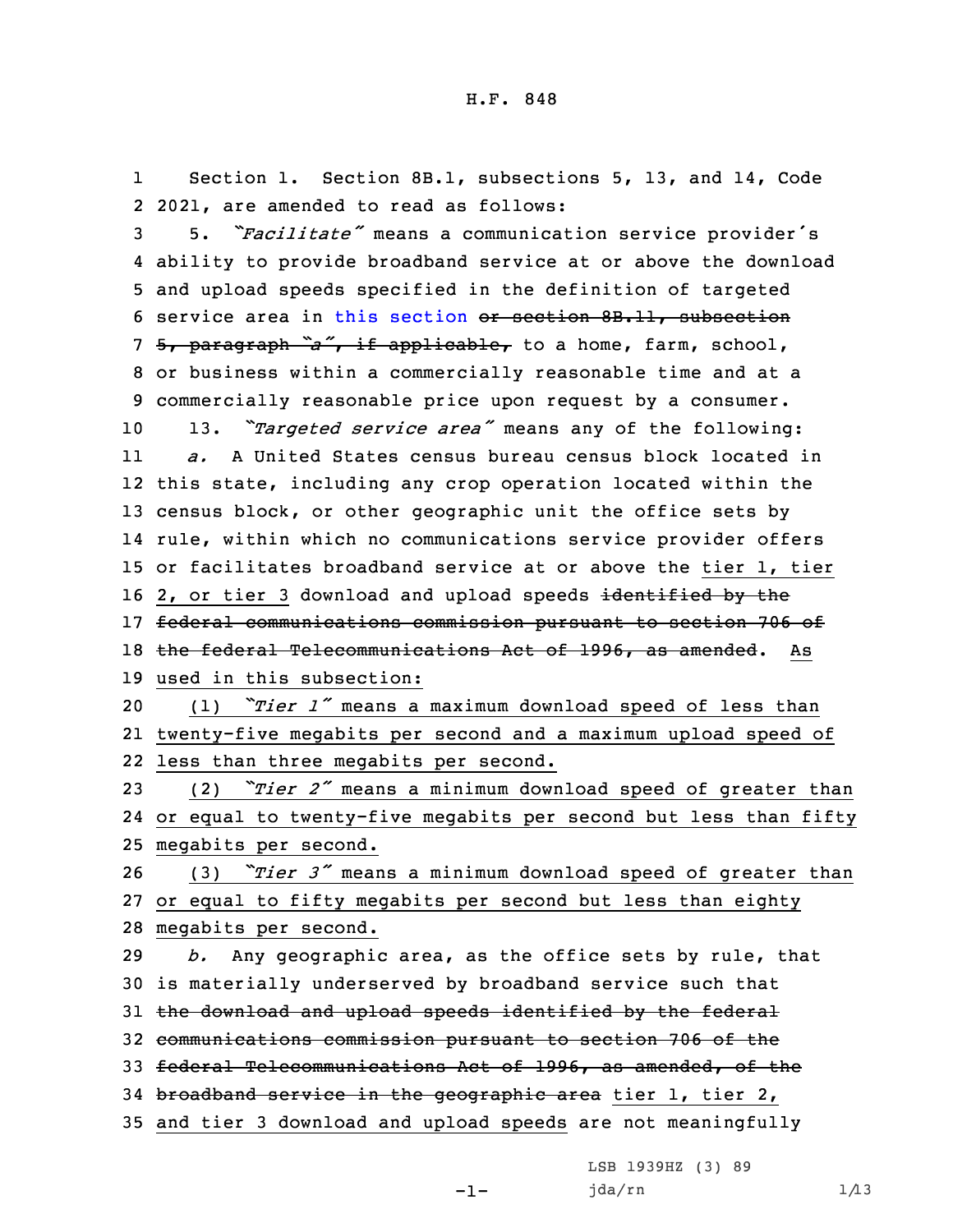available. The office's power to determine the geographic area by rule under this paragraph includes the power to define and interpret standards as to whether <sup>a</sup> geographic area is materially underserved and broadband service is meaningfully available.

 14. *"Underserved area"* means any portion of <sup>a</sup> targeted service area within which no communications service provider facilitates broadband service meeting the tier 1 download and upload speeds specified in the definition of targeted service area in this [section](https://www.legis.iowa.gov/docs/code/2021/8B.1.pdf).

11 Sec. 2. Section 8B.10, subsection 1, Code 2021, is amended 12 to read as follows:

 1. The determination of whether <sup>a</sup> communications service provider facilitates broadband service meeting the tier 1, tier 2, or tier 3 download and upload speeds specified in the definition of targeted service area in [section](https://www.legis.iowa.gov/docs/code/2021/8B.1.pdf) 8B.1 shall be determined or ascertained by reference to broadband availability maps or data sources that are identified by the office by rule. The office shall periodically make renewed determinations of whether <sup>a</sup> communications service provider facilitates broadband service at or above the tier 1, tier 2, or tier 3 download and upload speeds specified 23 in the definition of targeted service area in [section](https://www.legis.iowa.gov/docs/code/2021/8B.1.pdf) 8B.1, which shall, to the extent updated maps and data sources are available at the time, include making such determinations prior to each round of grant applications solicited by the office pursuant to [section](https://www.legis.iowa.gov/docs/code/2021/8B.11.pdf) 8B.11. The office is not required to make renewed determinations of whether <sup>a</sup> communications service provider facilitates broadband service at or above the tier 1, tier 2, or tier 3 download and upload speeds specified in the definition of targeted service area in section 8B.1 more frequently than once in any calendar year. Sec. 3. Section 8B.11, Code 2021, is amended to read as 34 follows:

35 **8B.11 Empower rural Iowa —— broadband grants —— fund.**

 $-2-$ 

LSB 1939HZ (3) 89 jda/rn 2/13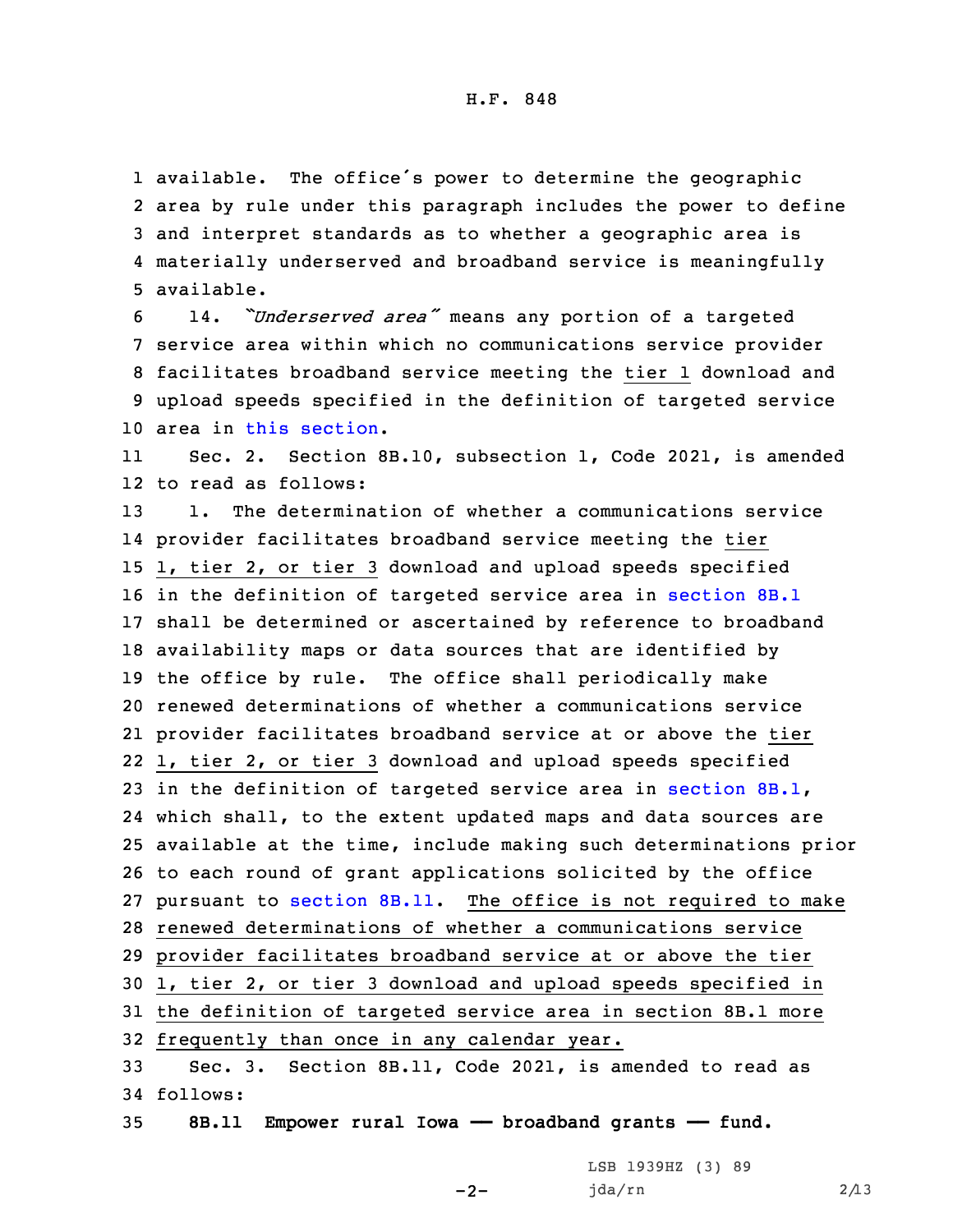1 1. The office shall administer <sup>a</sup> broadband grant program designed to reduce or eliminate unserved and underserved areas in the state, leveraging federal funds and public and private partnerships where possible, by awarding grants to communications service providers that reduce or eliminate targeted service areas by installing broadband infrastructure 7 that facilitates broadband service in targeted service areas at or above the download and upload speeds specified in subsection 9 5, in accordance with this [section](https://www.legis.iowa.gov/docs/code/2021/8B.11.pdf) in accordance with the following: 11 *a.* The broadband infrastructure facilitates broadband service that provides <sup>a</sup> minimum download speed of one hundred megabits per second and <sup>a</sup> minimum upload speed of one hundred megabits per second in <sup>a</sup> targeted service area within which no communications service provider offers or facilitates broadband service that provides download and upload speeds less than or equal to the tier 1 download and upload speeds specified in the definition of targeted service area in section 8B.1. *b.* The broadband infrastructure facilitates broadband service that provides <sup>a</sup> minimum download speed of one hundred megabits per second and <sup>a</sup> minimum upload speed of one hundred megabits per second in <sup>a</sup> targeted service area within which no communications service provider offers or facilitates broadband service that provides any of the following: (1) Download speeds less than or equal to the tier 2 download speed specified in the definition of targeted service area in section 8B.1. (2) Download speeds less than or equal to the tier 3 download speed specified in the definition of targeted service area in section 8B.1. 2. *a.* An empower rural Iowa broadband grant fund is established in the state treasury under the authority of the office. The fund shall consist of moneys available to and obtained or accepted by the office. Moneys in the fund are appropriated to the office to be used for the grant program,

 $-3-$ 

LSB 1939HZ (3) 89 jda/rn 3/13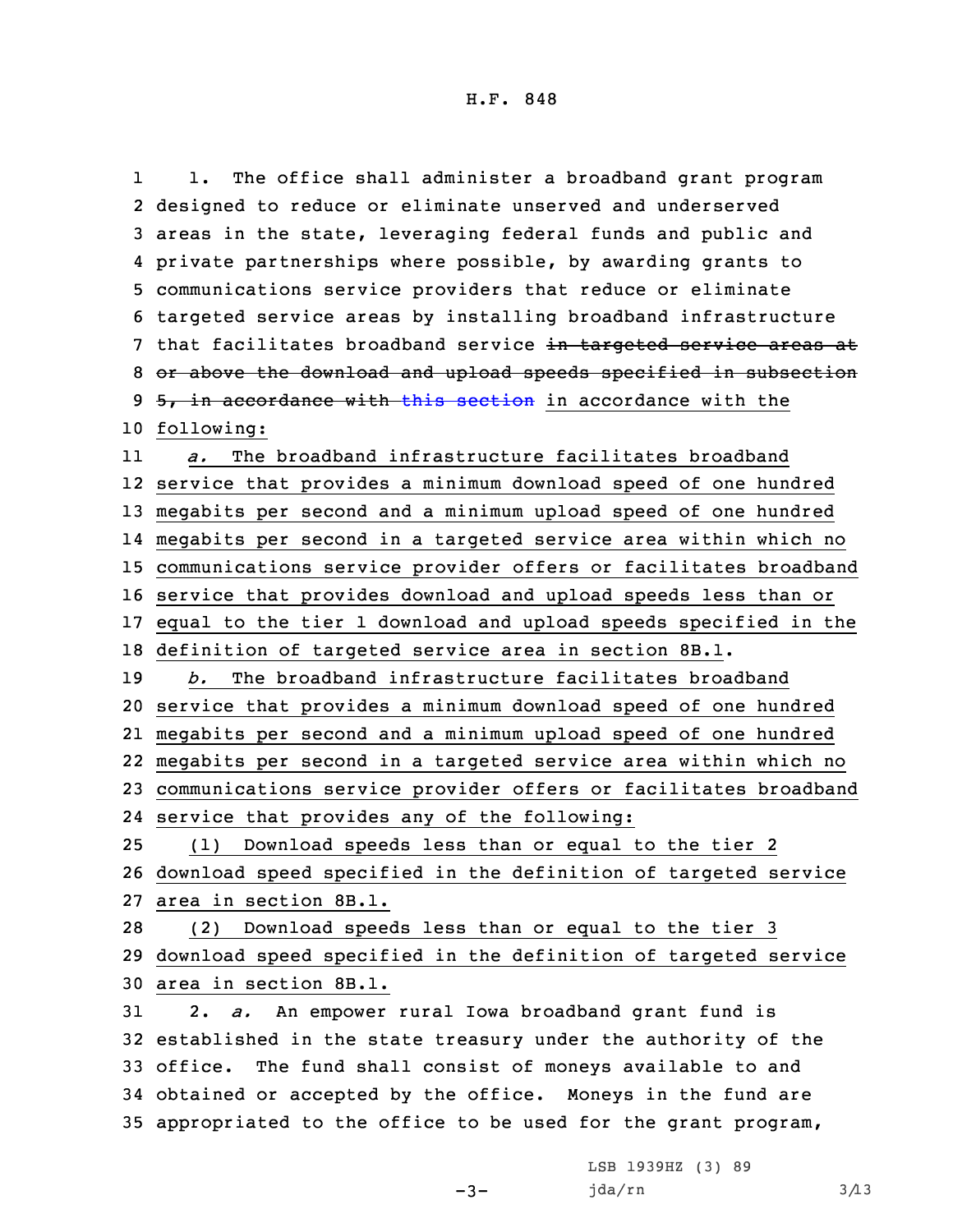1 including for broadband mapping and the administration and 2 operation of the grant program, and for the fiberoptic network 3 conduit installation program established in section 8B.25.

4 *b.* The office shall use moneys in the fund to provide grants to communications service providers pursuant to this section and to lead and coordinate the fiberoptic network conduit installation program pursuant to section 8B.25. The 8 office may use not more than one two and one-half percent of the moneys in the fund at the beginning of the fiscal year to pay the costs and expenses associated with the administration and operation of the grant program and the fiberoptic network conduit installation program. The office shall use moneys in the fund to leverage available federal moneys if possible. 14 *c.* Notwithstanding [section](https://www.legis.iowa.gov/docs/code/2021/8.33.pdf) 8.33, moneys in the fund that remain unencumbered or unobligated at the close of the fiscal year shall not revert but shall remain available for expenditure for the purposes designated until three years following the last day of the fiscal year in which the funds were originally appropriated.

 *d.* Notwithstanding paragraph *"c"* or any provision to the contrary, moneys in the fund that have been awarded but not paid to <sup>a</sup> communications service provider shall not revert but shall remain available to the office for purposes of administering the award in <sup>a</sup> manner consistent with the terms and conditions of any corresponding contract or grant agreement governing the administration of the award.

 3. Communications service providers may apply to the office for <sup>a</sup> grant pursuant to this [section](https://www.legis.iowa.gov/docs/code/2021/8B.11.pdf) for the installation of broadband infrastructure that facilitates broadband service 30 in targeted service areas at or above the download and upload 31 speeds specified in [subsection](https://www.legis.iowa.gov/docs/code/2021/8B.11.pdf) 5. The office shall include representatives from schools, communities, agriculture, 33 industry, and other areas as appropriate to review and recommend grant awards. The office shall conduct an open application review process that includes the opportunity

 $-4-$ 

LSB 1939HZ (3) 89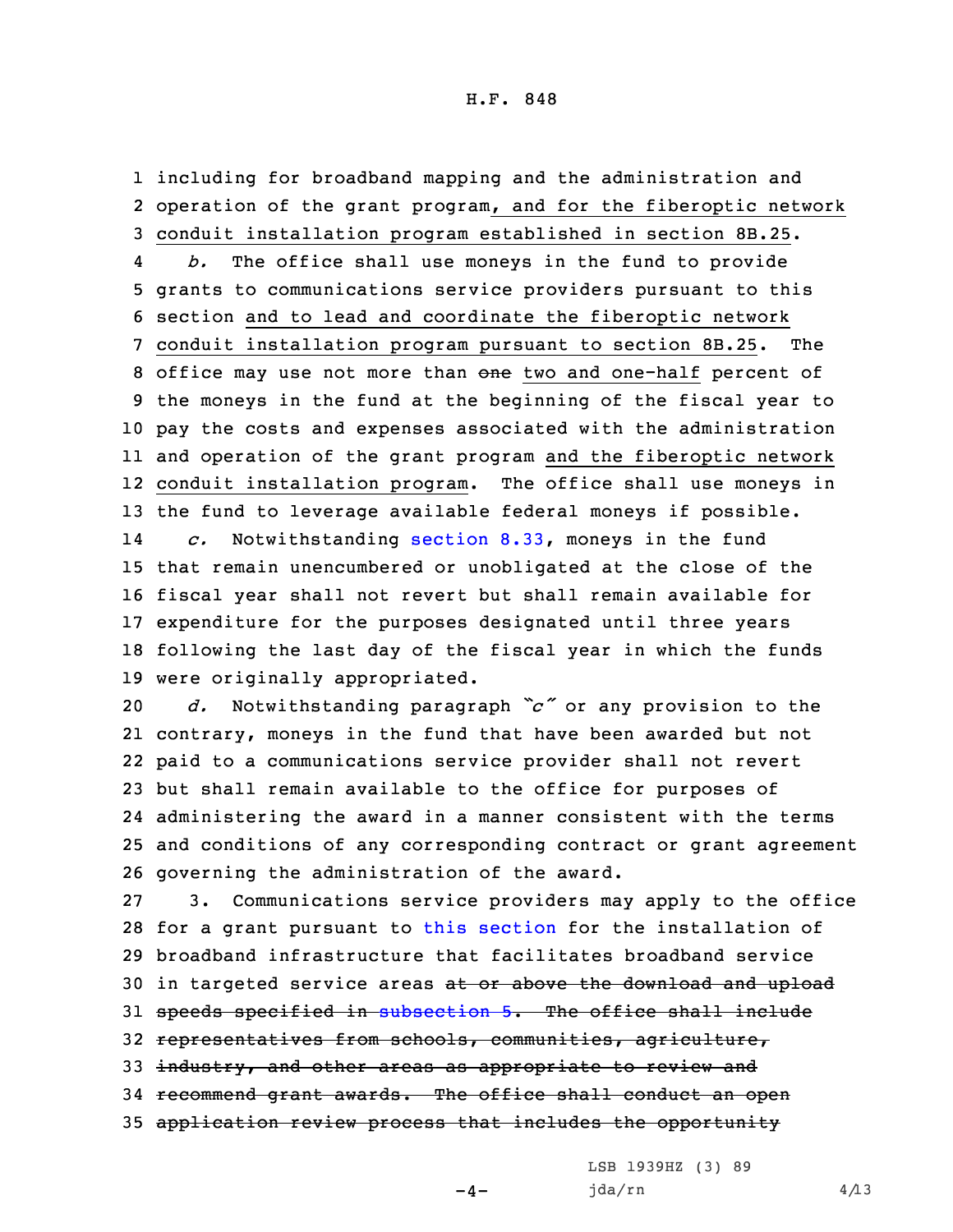for the public to submit factual information as part of <sup>a</sup> validation process to address claims that <sup>a</sup> targeted service area is currently served with broadband service at or above the download and upload speeds specified in [subsection](https://www.legis.iowa.gov/docs/code/2021/8B.11.pdf) 5. Upon 5 completion of the validation process, the office may modify <sup>a</sup> proposed targeted service area to account for information 7 received during the validation process. The office shall make available <sup>a</sup> public internet site identifying all publicly 9 available information contained in the applications, the 10 members of the review committee, a summary of the review 11 committee's recommended results, and any results of performance testing conducted after the project is completed. The office shall devote one full-time equivalent position to evaluate applications submitted under this section and provide technical assistance to communications service providers in completing applications for federal funds, or any other funds from any public or private sources, related to improving broadband infrastructure. 4. *a.* The office shall award grants on <sup>a</sup> competitive basis for the installation of broadband infrastructure that facilitates broadband service as provided in subsection 3 in 22 targeted service areas <del>at or above the download and upload</del> 23 speeds specified in [subsection](https://www.legis.iowa.gov/docs/code/2021/8B.11.pdf)  $5<sub>7</sub>$  after considering the following:

25 (1) The relative need for broadband infrastructure in the 26 area and the existing broadband service speeds, including 27 whether the project serves <sup>a</sup> rural area or areas.

<sup>28</sup> (2) The applicant's total proposed budget for the project, 29 including all of the following:

30 (a) The amount or percentage of local or federal matching 31 funds, if any, and any funding obligations shared between 32 public and private entities.

33 (b) The percentage of funding provided directly from the 34 applicant, including whether the applicant requested from the 35 office an amount less than the maximum amount the office could

 $-5-$ 

LSB 1939HZ (3) 89  $jda/rn$  5/13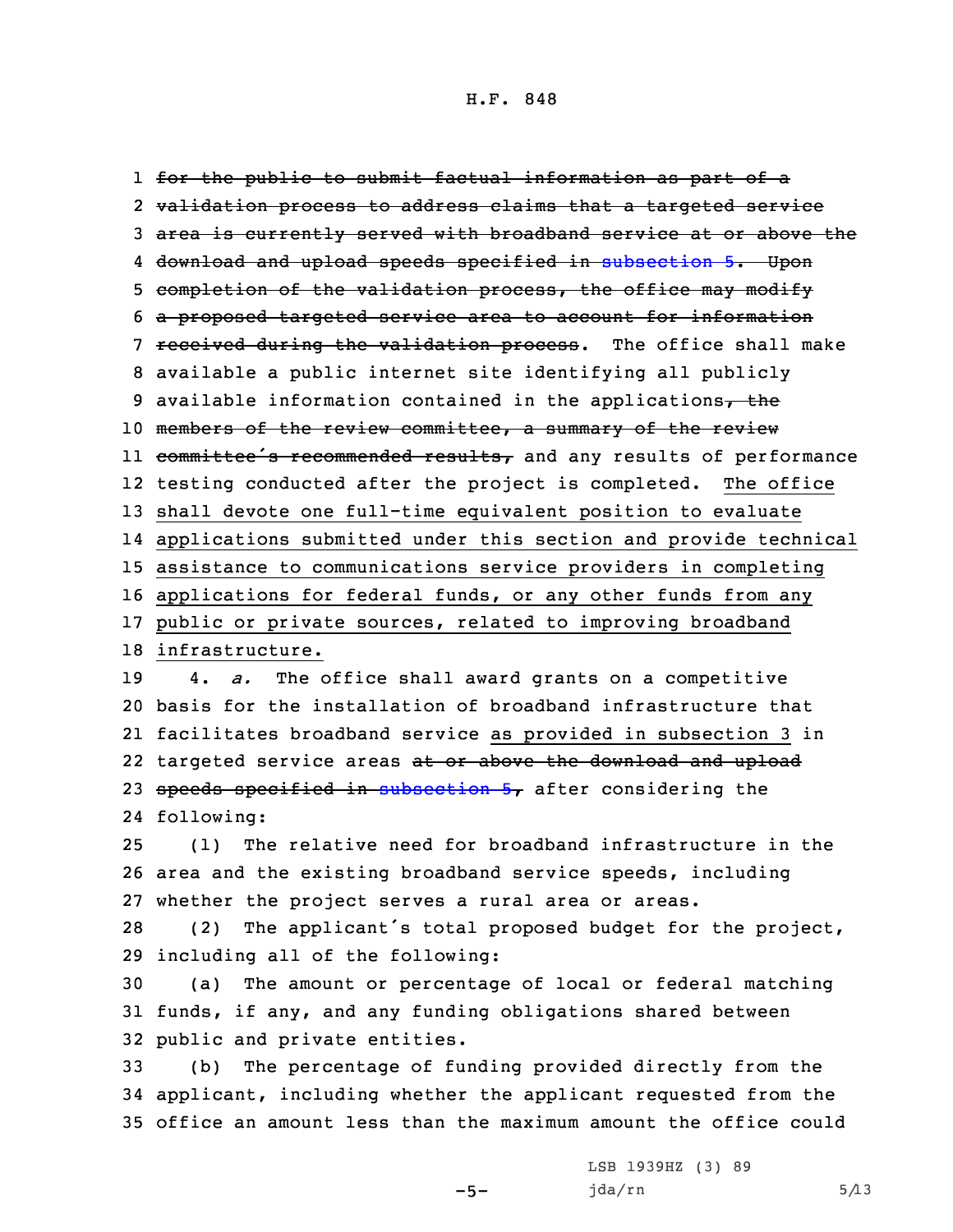award pursuant to [subsection](https://www.legis.iowa.gov/docs/code/2021/8B.11.pdf) 5 and, if so, the percentage of the project cost that the applicant is requesting. (3) The relative download and upload speeds of proposed projects for all applicants. (4) The specific product attributes resulting from the proposed project, including technologies that provide higher qualities of service, such as service levels, latency, and other service attributes as determined by the office. (5) The percentage of the homes, farms, schools, and businesses in the targeted service area that will be provided access to broadband service. 12 (6) The geographic diversity of the project areas of all the 13 applicants. 14 (7) The economic impact of the project to the area. (6) The proportion of proposed projects that will result in the installation of broadband infrastructure in <sup>a</sup> targeted service area within which the only broadband service available provides the tier 1 download and upload speeds specified in the definition of targeted service area in section 8B.1.  $(8)$  (7) Other factors the office deems relevant. 21 *b.* In considering the factors listed in paragraph *"a"* for awarding grants pursuant to this [section](https://www.legis.iowa.gov/docs/code/2021/8B.11.pdf), the office shall afford the greatest weight to the factors described in paragraph *"a"*, subparagraphs (1) through (3), and subparagraph 25 (6). *c.* Except as otherwise provided in this [section](https://www.legis.iowa.gov/docs/code/2021/8B.11.pdf), the office shall not evaluate applications based on the office's knowledge 28 of the applicant except for information obtained by the office 29 during the application process or period for public comment. 5. The office shall not award <sup>a</sup> grant pursuant to this section that exceeds thirty-five percent of the communications 32 service provider's project cost. The total amount of the grants the office awards from the empower rural Iowa broadband 34 grant fund pursuant to this [section](https://www.legis.iowa.gov/docs/code/2021/8B.11.pdf) shall be as follows not exceed any of the following amounts:

-6-

LSB 1939HZ (3) 89  $jda/rn$  6/13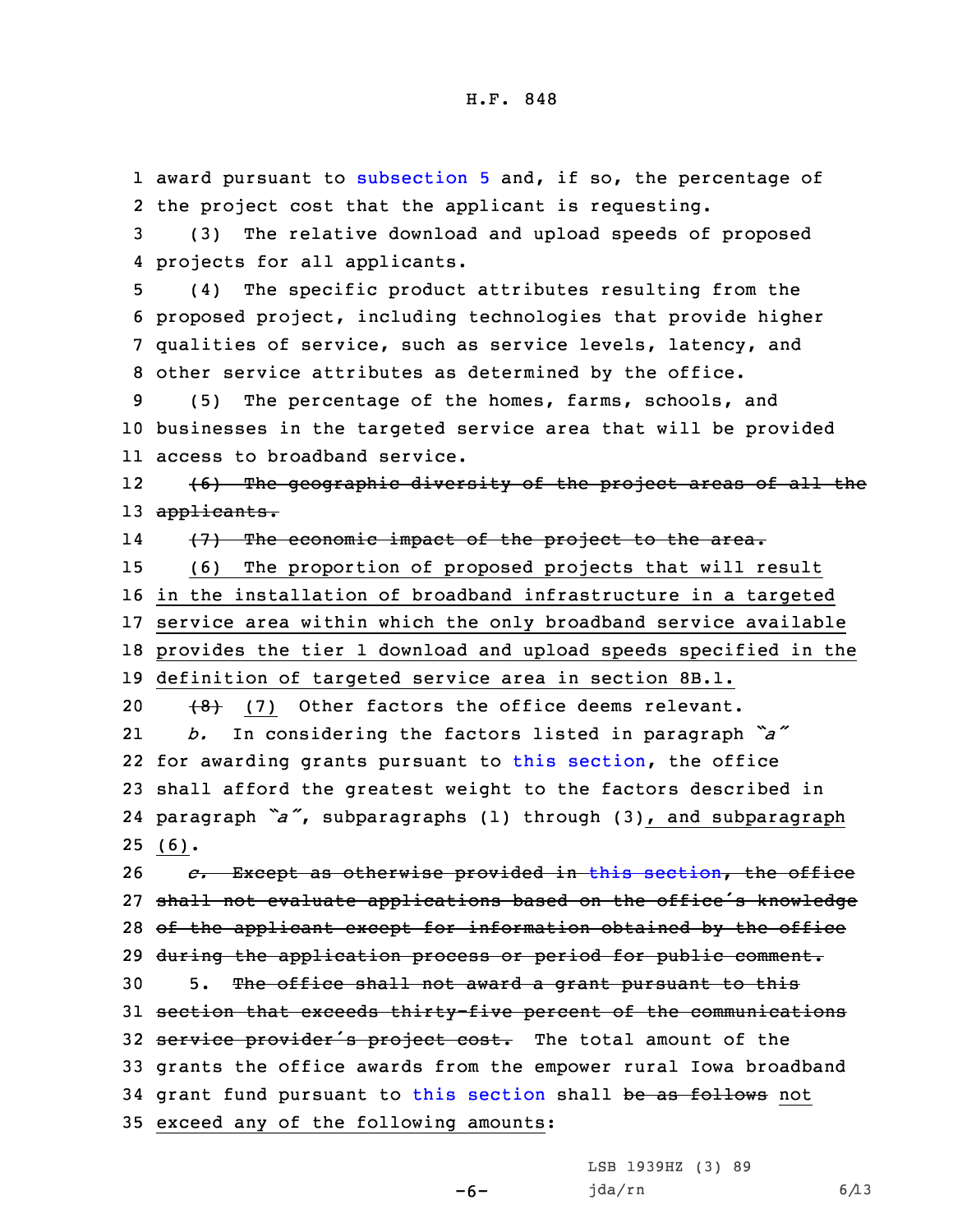1 *a.* For Seventy-five percent of <sup>a</sup> communications service provider's project costs for projects that will result in the 3 installation of broadband infrastructure that will facilitate broadband service providing <sup>a</sup> minimum download speed less than one hundred megabits per second but greater than or equal to the download speed specified in the definition of targeted service area in [section](https://www.legis.iowa.gov/docs/code/2021/8B.1.pdf) 8B.1, and <sup>a</sup> minimum upload speed less 8 than twenty megabits per second but greater than or equal 9 to the upload speed specified in the definition of targeted 10 service area in [section](https://www.legis.iowa.gov/docs/code/2021/8B.1.pdf) 8B.1, the total amount of the grants the office awards shall not exceed fifty percent of the moneys l2 <del>in the fund at the beginning of the fiscal year. However, if</del> 13 the amount requested for projects that facilitate broadband service at the speeds described in paragraph *"b"* for the fiscal 15 year is less than the amount reserved for projects under paragraph *"b"*, the office may award the difference to projects 17 under this paragraph for the same fiscal year in a targeted service area within which no communications service provider offers or facilitates broadband service that provides download and upload speeds less than or equal to the tier 1 download and upload speeds specified in the definition of targeted service area in section 8B.1. *b.* For Fifty percent of <sup>a</sup> communications service provider's project costs for projects that will result in the installation 25 of broadband infrastructure that will facilitate broadband service providing <sup>a</sup> minimum download speed of one hundred megabits per second and <sup>a</sup> minimum upload speed of twenty megabits per second, the total amount of the grants the office

29 awards shall not exceed fifty percent of the moneys in the fund

30 at the beginning of the fiscal year. However, if the amount

31 requested for projects that facilitate broadband service at

<sup>32</sup> the speeds described in paragraph *"a"* for the fiscal year is

33 less than the amount reserved for projects under paragraph

<sup>34</sup> *"a"*, the office may award the difference to projects under

35 this paragraph for the same fiscal year in a targeted service

 $-7-$ 

LSB 1939HZ (3) 89

 $jda/rn$  7/13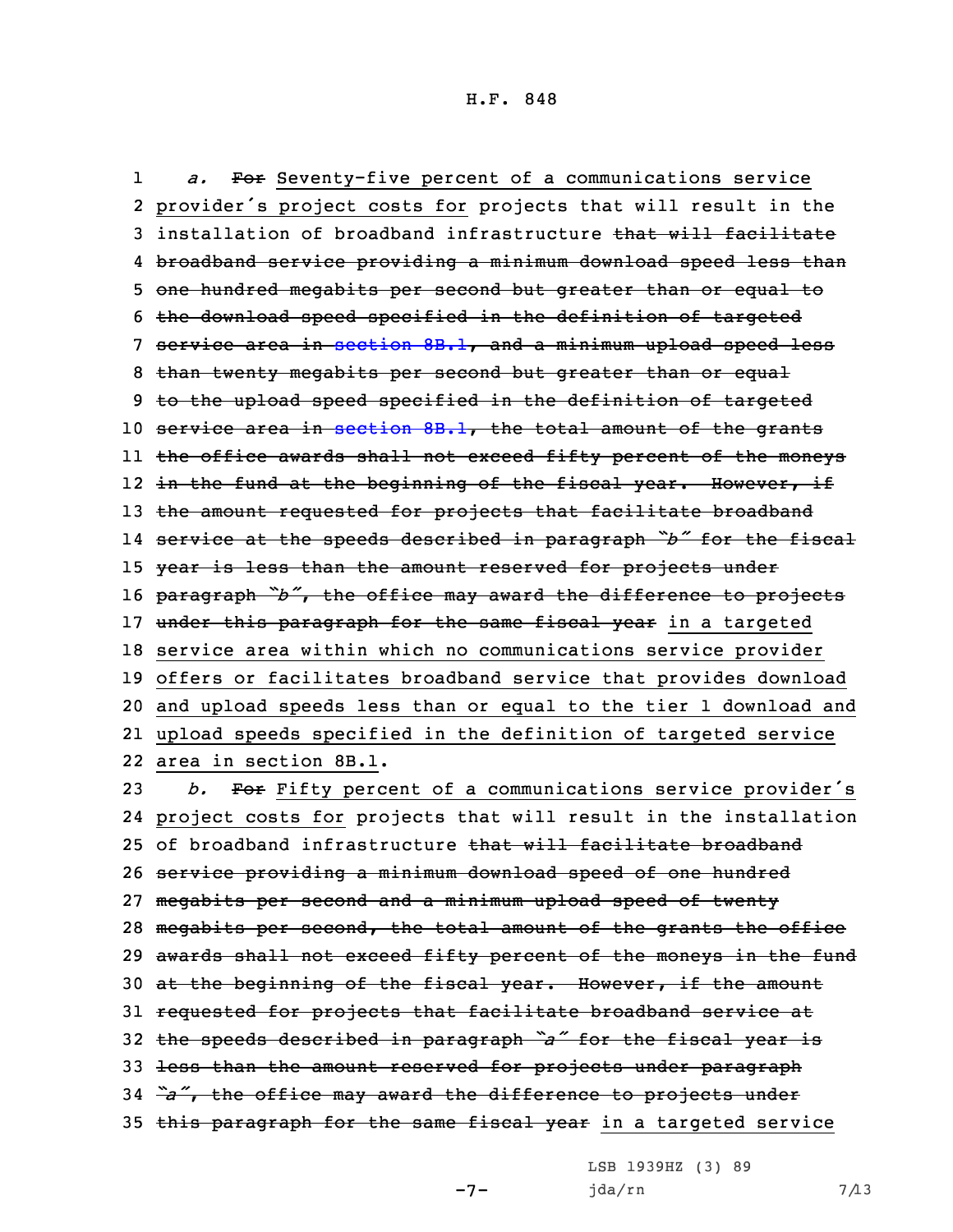area within which no communications service provider offers or facilitates broadband service that provides download and upload speeds less than or equal to the tier 2 download and upload speeds specified in the definition of targeted service area in section 8B.1. *c.* Thirty-five percent of <sup>a</sup> communications service provider's project costs for projects that will result in the installation of broadband infrastructure in <sup>a</sup> targeted service area within which no communications service provider offers or facilitates broadband service that provides download speeds less than or equal to the tier 3 download speed specified in the definition of targeted service area in section 8B.1. 6. Notwithstanding subsections 3 and 5, communications service providers may apply to the office for <sup>a</sup> grant pursuant to this section for the installation of broadband infrastructure that facilitates broadband service providing <sup>a</sup> minimum download speed of one hundred megabits per second and <sup>a</sup> minimum upload speed of twenty megabits per second in targeted service areas pursuant to this subsection. The office shall make available <sup>a</sup> public internet site identifying all publicly available information contained in the applications and any results of performance testing conducted after the project is completed. 24 *a.* The office shall award grants under this subsection on <sup>a</sup> competitive basis after considering the factors provided in subsection 4 and affording weight to the factors pursuant to subsection 4, paragraph *"b"*. *b.* The total amount of the grants the office shall award pursuant to this subsection shall not exceed fifty percent of <sup>a</sup> communications service provider's project costs for projects that will result in the installation of broadband infrastructure in <sup>a</sup> targeted service area within which no communications service provider offers or facilitates broadband service that provides download and upload speeds less than or equal to the tier 1 download and upload speeds specified in the

LSB 1939HZ (3) 89

 $-8-$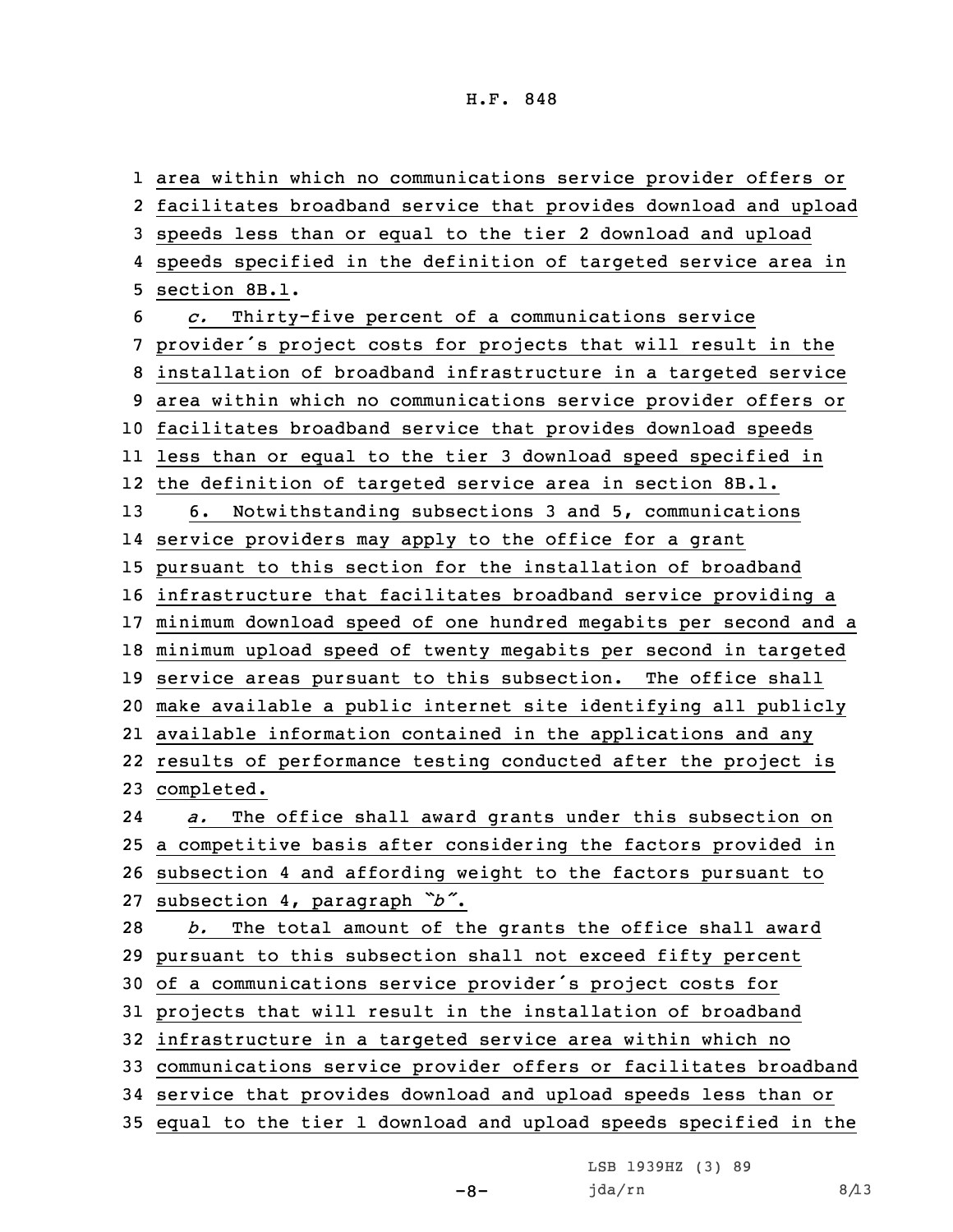1 definition of targeted service area in section 8B.1.

2 7. Notwithstanding subsections 5 and 6, at least twenty percent of the total amount of the grants the office awards from the empower rural Iowa broadband grant fund pursuant to this section shall be allocated to projects that will result in the installation of broadband infrastructure in difficult to serve targeted service areas within which no communications service provider offers or facilitates broadband service that provides download and upload speeds less than or equal to the tier 1 download and upload speeds specified in the definition of targeted service area in section 8B.1. For purposes of this subsection, <sup>a</sup> targeted service area is difficult to serve if the soil conditions, topography, or other local conditions make the installation of broadband infrastructure in the targeted service area more time-consuming or labor-intensive compared to other areas of the state. 17 6. 8. The office shall provide public notice regarding the application process and receipt of funding. 19 7. The office shall not award a grant pursuant to this section on or after July 1, 2025. 218. 9. The office may adopt rules pursuant to [chapter](https://www.legis.iowa.gov/docs/code/2021/17A.pdf) 17A interpreting this [chapter](https://www.legis.iowa.gov/docs/code/2021/8B.pdf) or necessary for administering this chapter, including but not limited to rules relating to the broadband grant program process, management, and measurements

25 as deemed necessary by the office.

26  $9 - 10$ . The office shall adopt rules establishing procedures 27 to allow aggrieved applicants an opportunity to challenge the <sup>28</sup> office's award of grants under this [section](https://www.legis.iowa.gov/docs/code/2021/8B.11.pdf).

 Sec. 4. EMERGENCY RULES. The office of the chief information officer may adopt emergency rules under section 17A.4, subsection 3, and section 17A.5, subsection 2, paragraph "b", to implement the provisions of this Act and the rules shall be effective immediately upon filing unless <sup>a</sup> later date is specified in the rules, unless the effective date of the rules is delayed or the applicability of the rules is

 $-9-$ 

LSB 1939HZ (3) 89 jda/rn 9/13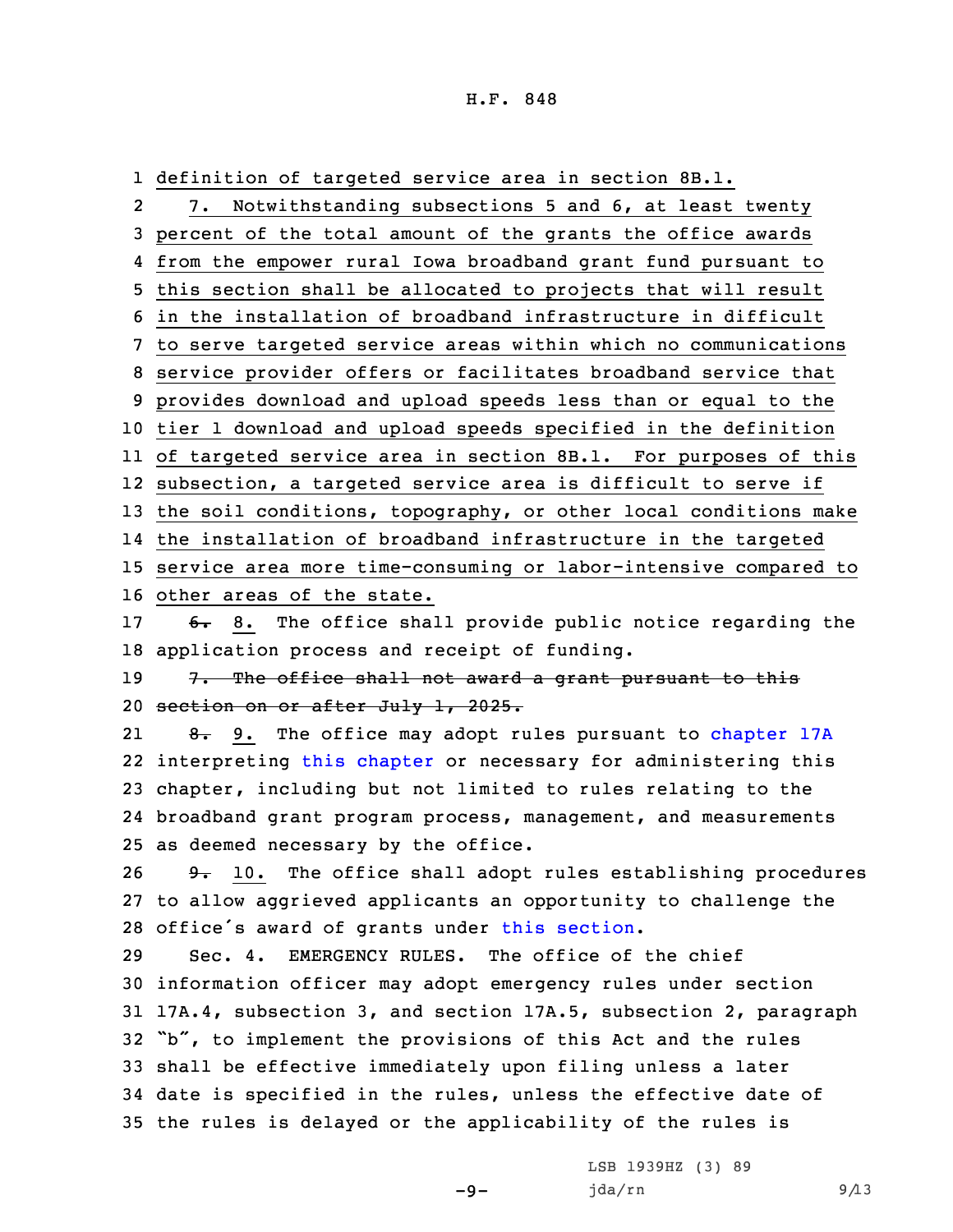suspended by the administrative rules review committee. Any rules adopted in accordance with this section shall not take effect before the rules are reviewed by the administrative rules review committee. The delay authority provided to the administrative rules review committee under section 17A.4, subsection 7, and section 17A.8, subsection 9, shall be applicable to <sup>a</sup> delay imposed under this section, notwithstanding <sup>a</sup> provision in those sections making them inapplicable to section 17A.5, subsection 2, paragraph "b". Any rules adopted in accordance with the provisions of this section shall also be published as <sup>a</sup> notice of intended action as provided in section 17A.4.

13 Sec. 5. EFFECTIVE DATE. This Act, being deemed of immediate 14 importance, takes effect upon enactment.

15 Sec. 6. APPLICABILITY. This Act applies to applications 16 for grants submitted pursuant to section 8B.11 on or after the 17 effective date of this Act.

## 18 EXPLANATION

19 **The inclusion of this explanation does not constitute agreement with** <sup>20</sup> **the explanation's substance by the members of the general assembly.**

21 This bill relates to broadband service, including 22 facilitating the availability of broadband service in unsecured 23 and underserved areas, and administration of the empower rural 24 Iowa broadband grant fund.

 The bill modifies the definition of "facilitate" for purposes of Code chapter 8B to mean <sup>a</sup> communications service provider's ability to provide broadband service at or above the download and upload speeds specified in the definition of <sup>a</sup> targeted service area to <sup>a</sup> home, farm, school, or business within <sup>a</sup> commercially reasonable time and at <sup>a</sup> commercially reasonable price upon request. The bill modifies the definition of "targeted service area" to mean either of the following: <sup>a</sup> United States census bureau census block located in this state, including any crop operation located within the census block, or other geographic unit the office

 $-10-$ 

LSB 1939HZ (3) 89 jda/rn 10/13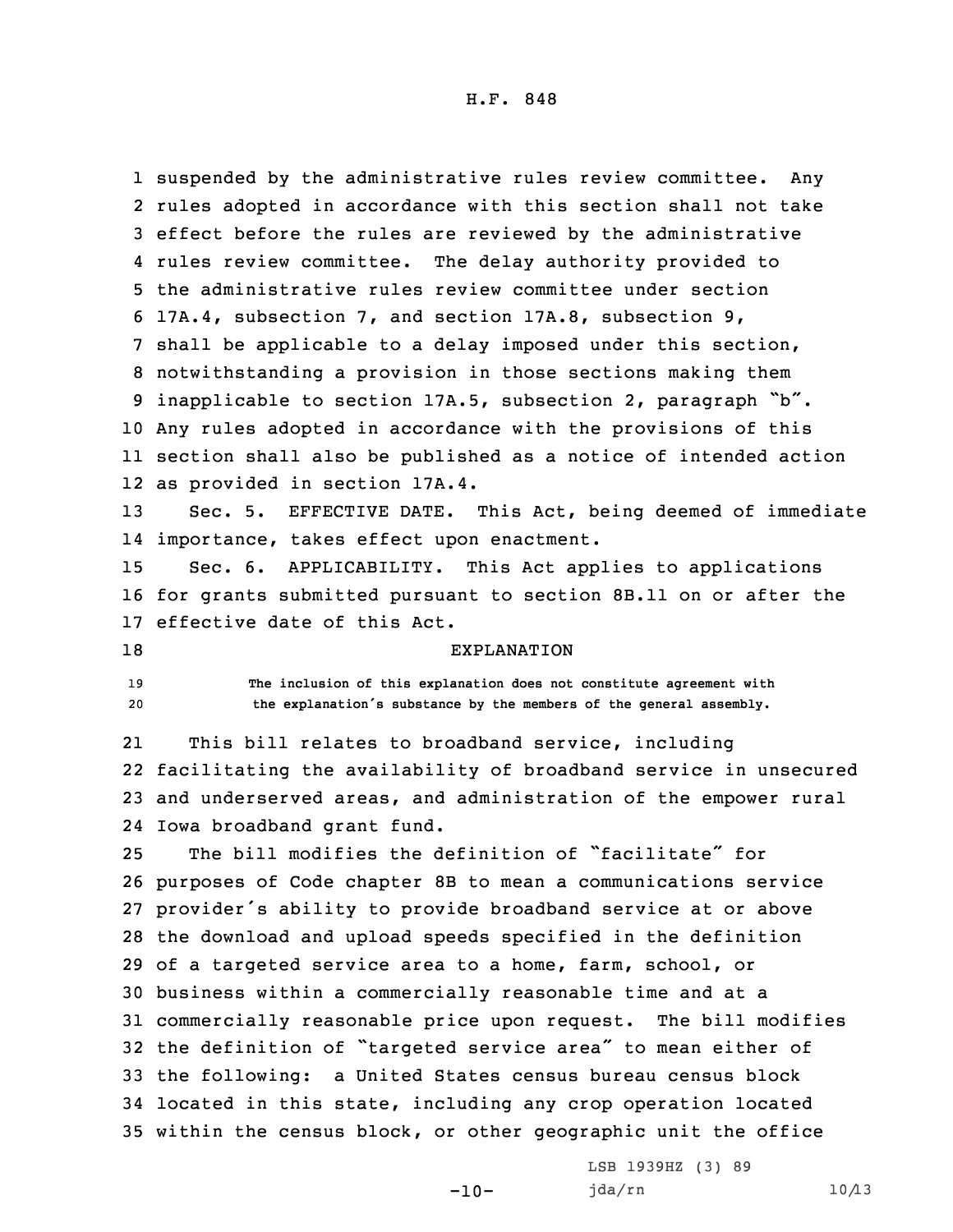of the chief information officer sets by rule, within which no communications service provider offers or facilitates broadband service at or above the tier 1, tier 2, or tier 3 download and upload speeds enumerated in the bill; or any geographic area, as the office sets by rule, that is materially underserved by broadband service such that tier 1, tier 2, and tier 3 download and upload speeds are not meaningfully available. The bill defines "tier <sup>1</sup>" as <sup>a</sup> maximum download speed of less than <sup>25</sup> megabits per second and <sup>a</sup> maximum upload speed of less than three megabits per second. The bill defines "tier <sup>2</sup>" as <sup>a</sup> minimum download speed of greater than or equal to 25 megabits per second but less than 50 megabits per second. The bill defines "tier <sup>3</sup>" as <sup>a</sup> minimum download speed of greater than or equal to 50 megabits per second but less than 80 megabits per second. The bill modifies the definition of "underserved area" to mean any portion of <sup>a</sup> targeted service area within which no communications service provider facilitates broadband service meeting the tier 1 speeds.

 The bill provides that the determination of whether <sup>a</sup> communications service provider facilitates broadband service meeting the tier 1, tier 2, or tier 3 download and upload speeds shall be determined by reference to broadband availability maps or data sources that are identified by the office by rule. The bill requires the office to periodically make renewed determinations as to whether <sup>a</sup> communications service provider facilitates broadband service at or above those download and upload speeds. The bill establishes that the office is not required to make renewed determinations more frequently than once in any calendar year.

 The bill provides that, except as described below, grants from the empower rural Iowa broadband grant fund shall only be made to communications service providers that reduce or eliminate targeted service areas by installing broadband infrastructure that facilitates broadband service providing <sup>a</sup> minimum download speed of 100 megabits per second and <sup>a</sup> minimum

-11-

LSB 1939HZ (3) 89 jda/rn 11/13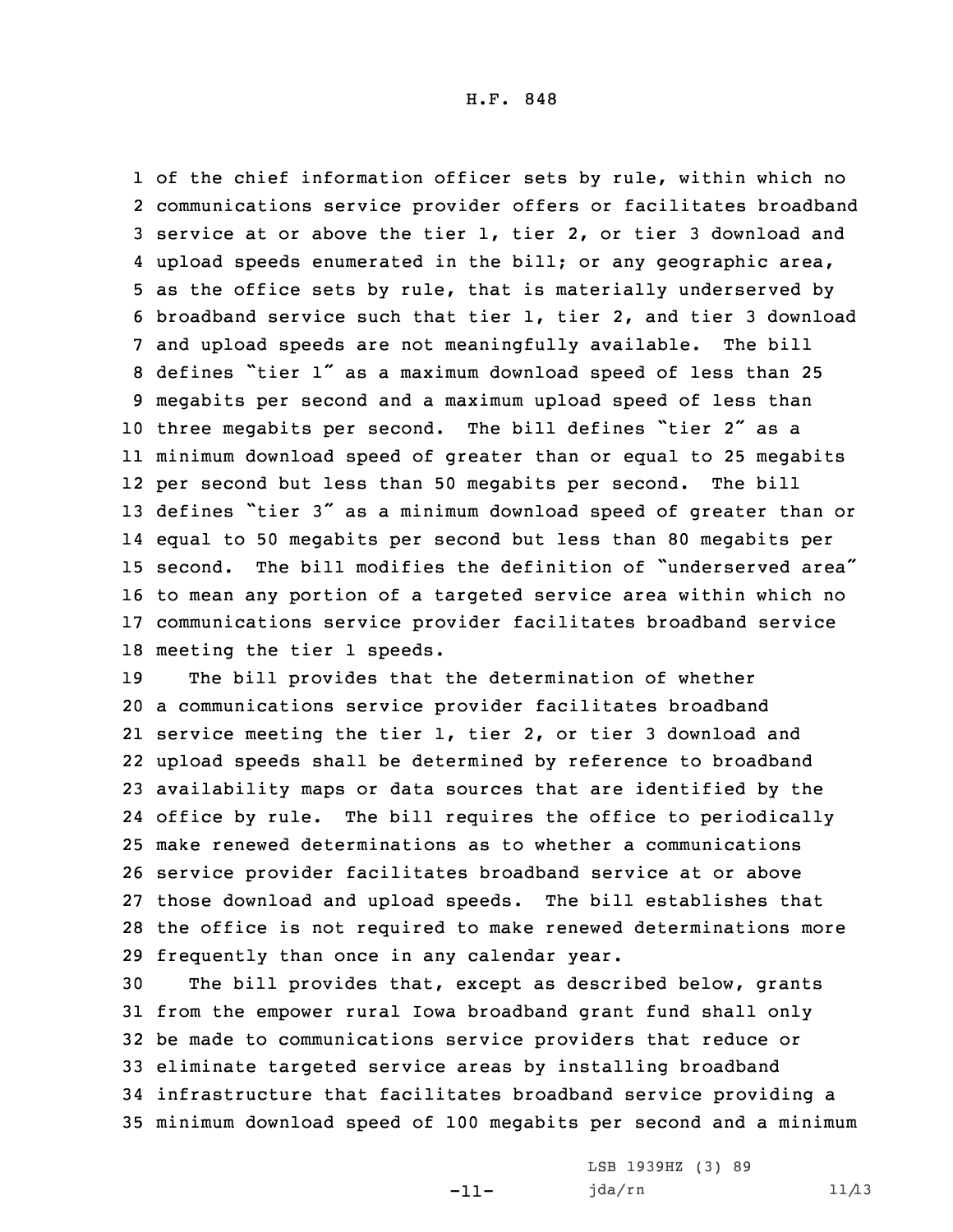1 upload speed of 100 megabits per second in targeted service 2 areas.

 Current law requires the office to use the moneys in the fund for the grant program, including broadband mapping and administration. The bill requires that the office also use the moneys in the fund for the fiberoptic network conduit installation program established in Code section 8B.25. The bill provides that the office may use not more than 2.5 percent of the moneys in the fund at the beginning of the fiscal year to pay the costs associated with the administration of the grant program and the fiberoptic network conduit installation program. The bill requires the office to devote one full-time equivalent position to evaluate applications for grant awards under the fund.

 The bill strikes provisions relating to the application review process for applications for grants under the fund. Additionally, the bill strikes provisions relating to <sup>a</sup> review committee for the review and recommendation of grant awards. The bill also makes certain changes to what the office is to consider when reviewing an application for <sup>a</sup> grant from the fund and the weight the office is to afford to certain considerations.

 The bill provides <sup>a</sup> framework to determine the maximum amount of <sup>a</sup> grant that the office may award from the fund. The bill establishes that the amount of <sup>a</sup> grant awarded from the fund is <sup>a</sup> percentage of the communications service provider's project costs, and the percentage is determined by the broadband service that is available in the targeted service 29 area.

 The bill also authorizes the office to award grants from the fund to communications service providers that reduce or eliminate targeted service areas by installing broadband infrastructure that facilitates broadband service providing <sup>a</sup> minimum download speed of 100 megabits per second and <sup>a</sup> minimum upload speed of 20 megabits per second. The bill requires

-12-

LSB 1939HZ (3) 89 jda/rn 12/13